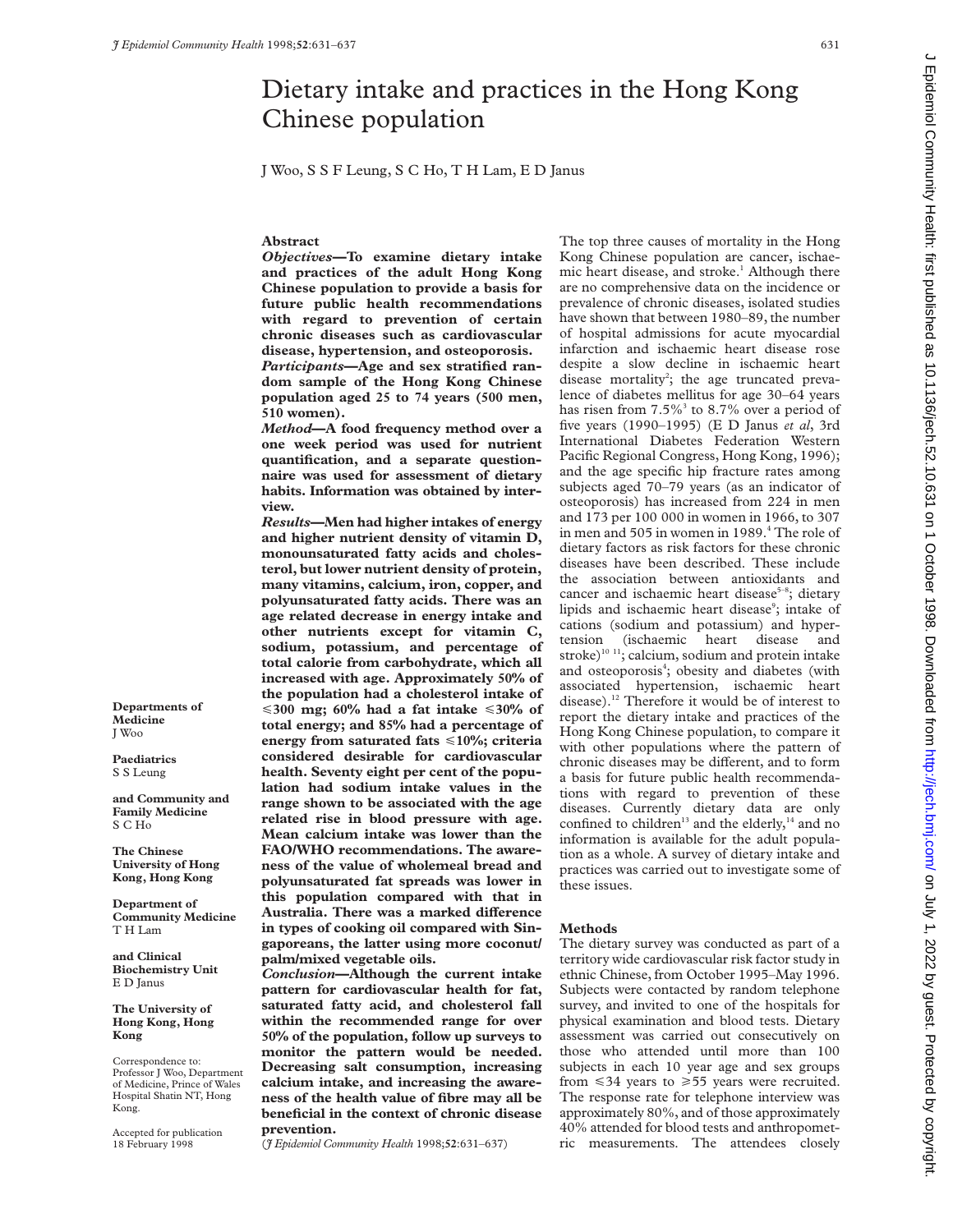*Table 1 Twenty four hour nutrient density intake by age and sex in Hong Kong Chinese subjects. Data shown as mean (SD)*

|                                         | < 35                            |                           | $35 - 44$                                  |                        | $45 - 54$      |                           | $55+$                 |                   | Total                 |                   |
|-----------------------------------------|---------------------------------|---------------------------|--------------------------------------------|------------------------|----------------|---------------------------|-----------------------|-------------------|-----------------------|-------------------|
|                                         | $M(n=117)$ $F(n=121)$           |                           | $M(n=129)$ $F(n=134)$                      |                        | $M(n=124)$     | $F(n=127)$                | $M(n=130)$ $F(n=128)$ |                   | $M(n=500)$            | $F(n=510)$        |
| Energy $(MJ)$                           | $10.8(3.3)^{c}$ 7.9 $(2.3)^{c}$ |                           | $10.4$ $(2.7)^{\circ}$ 7.7 $(2.8)^{\circ}$ |                        | $10.2 (2.4)^c$ | $7.8~(2.2)^c$             | 9.2(2.6)              | 6.9(1.9)          | $10.1 (2.8)^{z}$      | 7.6(2.4)          |
| Protein (G/MJ)                          | $11.1 (1.8)^c$                  | $11.7 (1.9)^c$            | $11.0 (1.8)^c$                             | $11.3 (2.0)^c$         | $11.2 (1.8)^c$ | $11.4 (2.1)^c$            | 10.6(1.8)             | 10.7(1.9)         | $11.0(1.8)^{x}$       | 11.3(2.0)         |
| Fat (G/MI)<br>Carbohydrate              | 7.9 $(1.4)^c$                   | 8.3 $(1.4)$ <sup>bc</sup> | 7.9 $(1.5)^c$                              | $8.0(1.3)^{bc}$        | 7.7 $(1.4)^c$  | 7.5 $(1.4)^c$             | 7.1(1.7)              | 7.1(1.4)          | 7.6(1.6)              | 7.7(1.4)          |
| (G/MI)                                  | $31.1 (4.2)^c$                  | 30.2 $(4.4)^{bc}$         | $31.4~(4.6)^c$                             | $31.3 (4.1)^c$         | $31.6 (1.6)^c$ | 32.3 $(4.7)$ <sup>c</sup> | 33.9(5.0)             | 33.8(4.3)         | 32.0(4.7)             | 31.9(4.6)         |
| Vitamin A (ug/MI)+<br>Thiamine (mg/MJ)  | 111 $(62)^{bc}$<br>0.11         | 173 $(91)^{b}$            | 128 $(76)^{bc}$<br>0.11                    | 186 (119)<br>0.12      | 160(93)        | 210 (155)<br>0.12         | 159 (113)<br>0.11     | 194 (120)<br>0.12 | $140(91)^{z}$<br>0.11 | 191 (124)<br>0.12 |
|                                         | (0.02)                          | 0.12(0.03)                | (0.03)                                     | (0.03)                 | 0.12(0.03)     | (0.03)                    | (0.03)                | (0.03)            | $(0.03)^{z}$          | (0.03)            |
| Riboflavin (mg/MJ)                      | 0.12                            |                           | 0.12                                       | 0.14                   | 0.12           | 0.13                      | 0.12                  | 0.13              | 0.12                  | 0.13              |
|                                         | (0.03)                          | 0.14(0.04)                | (0.02)                                     | (0.04)                 | $(0.03)^c$     | (0.03)                    | (0.03)                | (0.04)            | $(0.03)^{z}$          | (0.03)            |
| Niacin $(mg/M)$ <sup>+</sup>            | 2.0(0.4)                        | $2.2(0.5)^c$              | 2.0(0.5)                                   | 2.1(0.5)               | 2.0(0.5)       | 2.1(0.5)                  | 1.9(0.5)              | 2.0(0.5)          | $2.0(0.5)^y$          | 2.1(0.5)          |
| Vitamin C (mg/MJ)                       | 11.9                            | 20.6                      |                                            | 23.9                   |                | 24.1                      | 17.7                  | 24.7              |                       | 23.4              |
|                                         | $(6.2)^{bc}$                    | $(12.2)^{abc}$            | $13.8(8.0)^c$                              | (14.0)                 | $15.3 (7.9)^c$ | (11.4)                    | (10.5)                | (14.6)            | $14.7(8.6)^{z}$       | (13.2)            |
| Vitamin D (ug/MJ)                       | $2.0 (1.7)^c$                   | 1.7(1.7)                  | $1.9(1.5)^c$                               | 1.8(1.8)               | $2.0(2.3)^c$   | 1.4(1.3)                  | 1.4(1.8)              | 1.5(2.0)          | 1.8(1.8)              | 1.6(1.7)          |
| Vitamin E (mg/MJ)+<br>Sodium $(mg/M)^*$ | 1.0(0.3)                        | $1.3(0.5)^{ab}$           | 1.0(0.4)                                   | 1.5(0.6)               | 1.2(0.5)       | 1.5(0.5)                  | 1.3(0.5)<br>608       | 1.4(0.5)          | $1.1(0.4)^{z}$        | 1.4(0.5)          |
| Potassium (mg/MJ) $\star$               | 480 (684)                       | 504 $(348)$ <sup>bc</sup> | 439 (322)                                  | 592 $(466)^{b}$<br>440 | 515 (617)      | 783 (876)                 | (1408)<br>479         | 681 (407)         | 511 $(863)^y$         | 643 (573)         |
|                                         | 312 (351)                       | 391 $(247)^{bc}$          | 309 (170)                                  | $(240)^{bc}$           | 362 (371)      | 529 (372)                 | (1608)                | 524 (262)         | 367 $(862)^y$         | 472 (291)         |
| Calcium $(mg/M)$                        | 55 $(15)^{bc}$                  | $71(23)^{bc}$             | 56 $(17)^{bc}$                             | 77 (27)                | 64 (20)        | 78 (26)                   | 67(26)                | 78 (30)           | $60(21)^{z}$          | 76 (27)           |
| Iron $(mg/M)$                           | $1.6(0.3)^{bc}$                 | $1.9(0.5)^{b}$            | 1.7 $(0.4)$ bc                             | 2.0(0.6)               | 1.8(0.4)       | 2.0(0.5)                  | 1.8(0.5)              | 2.0(0.5)          | $1.7(0.4)^{z}$        | 2.0(0.5)          |
| Zinc $(mg/M)$                           | $1.3(0.3)^{b}$                  | 1.6(2.9)                  | 1.4(0.5)                                   | 1.4(0.5)               | 1.5(1.0)       | 1.4(0.7)                  | 1.4(0.5)              | 1.4(0.6)          | 1.4(0.6)              | 1.5(1.5)          |
| Copper $(mg/M)$                         | 1.3(0.6)                        | $1.5(0.7)^{a}$            | 1.4(0.6)                                   | $1.8(0.8)^c$           | 1.3(0.5)       | 1.7(0.7)                  | 1.4(0.5)              | 1.5(0.7)          | $1.4(0.6)^{z}$        | 1.7(0.7)          |
| SFA (G/MI)                              | $2.3(0.5)^{bc}$                 | $2.3(0.5)^{abc}$          | $2.2(0.5)^{\circ}$                         | $2.1(0.5)^{bc}$        | $2.1(0.5)^c$   | 2.0(0.5)                  | 1.9(0.6)              | 1.9(0.5)          | 2.1(0.6)              | 2.1(0.5)          |
| MUFA (G/MI)                             | $2.9(0.6)^c$                    | $2.9(0.6)^{abc}$          | $2.8(0.7)^c$                               | $2.7(0.6)^{bc}$        | $2.7(0.6)^c$   | 2.5(0.6)                  | 2.4(0.7)              | 2.4(0.5)          | $2.7(0.7)^{x}$        | 2.6(0.6)          |
| PUFA (G/MJ)                             | 1.7(0.4)                        | $1.9(0.4)^c$              | 1.7 $(0.4)^c$                              | $1.9(0.4)^{bc}$        | $1.7(0.4)^c$   | $1.8(0.4)^c$              | 1.6(0.4)              | 1.7(0.4)          | $1.7(0.4)^{z}$        | 1.8(0.4)          |
| Cholesterol (mg/MJ)                     | 41 $(11)^c$                     | 41 $(11)^{abc}$           | 42 $(13)^c$                                | 38 $(13)^c$            | 40 $(13)^c$    | $36(13)^c$                | 33(13)                | 33(12)            | $39(13)^{x}$          | 37(13)            |
| Protein (%/MJ)                          | $1.8(0.5)^{\circ}$              | 2.7(0.9)                  | $1.9(0.5)^c$                               | 2.7(0.9)               | 1.9(0.5)       | 2.6(0.9)                  | 2.1(0.7)              | 2.8(0.9)          | $1.9(0.5)^{z}$        | 2.7(0.9)          |
| Fat $(\% / M)$                          | 3.0(0.9)                        | 4.2(1.3)                  | 3.0(0.8)                                   | 4.3 $(1.5)^{b}$        | 3.0(0.8)       | 3.9(1.4)                  | 3.1(1.2)              | 4.1(1.2)          | $3.0(0.9)^{z}$        | 4.1(1.4)          |
| Carbohydrate<br>$(\% / M)$              | 5.2 $(1.6)^c$                   | 7.0 $(2.4)^c$             | 5.4 $(1.9)^c$                              | 7.6 $(2.7)^c$          | 5.5 $(1.7)^c$  | 7.6 $(3.0)^c$             | 6.7(2.3)              | 8.9(3.0)          | $5.7(2.0)^{z}$        | 7.8(2.9)          |

SFA = Saturated fatty acid, MUFA = monounsaturated fatty acid, PUFA = polyunsaturated fatty acid. Between sex comparison, all subjects, one way ANOVA:  $p$ <0.01 $x$ , <0.01 $y$ , <0.001 $z$ . Within the same sex, comparison between different age groups by one way ANOVA: a, compared with 35–44 age group  $p$ <0.05, b, compared with 45–54 age group p<0.05, c, compared with 55+ age group p<0.05. \*Estimation from urinary values. †Retinol, tocopherol, and niacin equivalents.

> matched the overall Hong Kong population, as there was no difference in age distribution or socioeconomic characteristics between subjects attending for laboratory tests, those who participated in the telephone interview, and the population as a whole as described in the 1996 Hong Kong by census. The age distribution was also similar between the three geographical regions of Hong Kong. A detailed description of the sample for the territory wide cardiovascular risk factor study has been published elsewhere.15 A subset of 1010 consecutive attendees had the dietary interview. No significant differences in physical or laboratory parameters were noted between subjects from the three geographical regions (Hong Kong Island, Kowloon, and New Territories) and between those who received the dietary assessment and those who did not. The overall cardiovascular risk factor study included 2900 attendees aged 25–74 years of whom 1010 underwent dietary assessment. The mean age of the study sample was 45.6 years (SD 11.7), range 24–74 years.

Dietary assessment was carried out using a food frequency questionnaire, the validity of which had been examined elsewhere.<sup>16</sup> This consists of items in the following seven catego-

*Table 2 Proportion of subjects in Hong Kong meeting recommendations for cardiovascular health21*

|                                                                                                                          | Number $(\%)$                            |                                          |                                          |  |  |  |
|--------------------------------------------------------------------------------------------------------------------------|------------------------------------------|------------------------------------------|------------------------------------------|--|--|--|
| 24 hour nutrient intake                                                                                                  | Men.                                     | Women                                    | All                                      |  |  |  |
| Fat percentage $\leq 30\%$<br>SFA as % of total energy $\leq 10\%$<br>Cholesterol $\leq 300$ mg<br>Sodium $\leq$ 2300 mg | 294(59)<br>419(84)<br>165(33)<br>107(21) | 304(60)<br>439(86)<br>326(64)<br>115(23) | 598(59)<br>858(85)<br>491(49)<br>222(22) |  |  |  |

ries; bread/pasta/rice (16 items); vegetables (63 items); fruits (26 items); meat (39 items)/fish (31 items)/eggs (5 items); beverages (37 items); dimsum/snacks (39 items); soups (10 items); and oil/salt/sauces. Items chosen were those most frequently consumed, based on previous local surveys where subjects described their dietary intake, $14 \frac{17}{17}$  and were identical with some items of the questionnaire used in the Australian Chinese Dietary Survey.<sup>18</sup> Wherever possible, subjects were told before the visit that a survey on a week's diet would be carried out and were advised to make a brief record at home to help the interview. On the day of the interview, each subject was asked to complete the questionnaire—the food item, the size of each portion, the frequency of consumption on a daily and weekly basis. Portion size was explained to subjects using a catalogue of pictures of individual food portions developed by one of the authors (SSFL). Data were crossed checked by examining the dietary pattern (for example, if meals were missed) to see if it corresponded to the number of times staple foods such as rice or noodles were consumed over a one week period. The amount of cooking oil was estimated according to the method of preparing different foods: 0.2 tablespoon for steaming fish or stir frying half a portion of vegetables, and one tablespoon for stir frying one portion of vegetables or one portion of meat. The type of oil used was also recorded to allow estimation of the quantity of fat used in cooking. Quantification of nutrients was carried out using food tables for Hong Kong were compiled from McCance and Widdowson,<sup>19</sup> and two food tables used in China published by Zhongshan University  $(1991)^{20}$  and the Insti-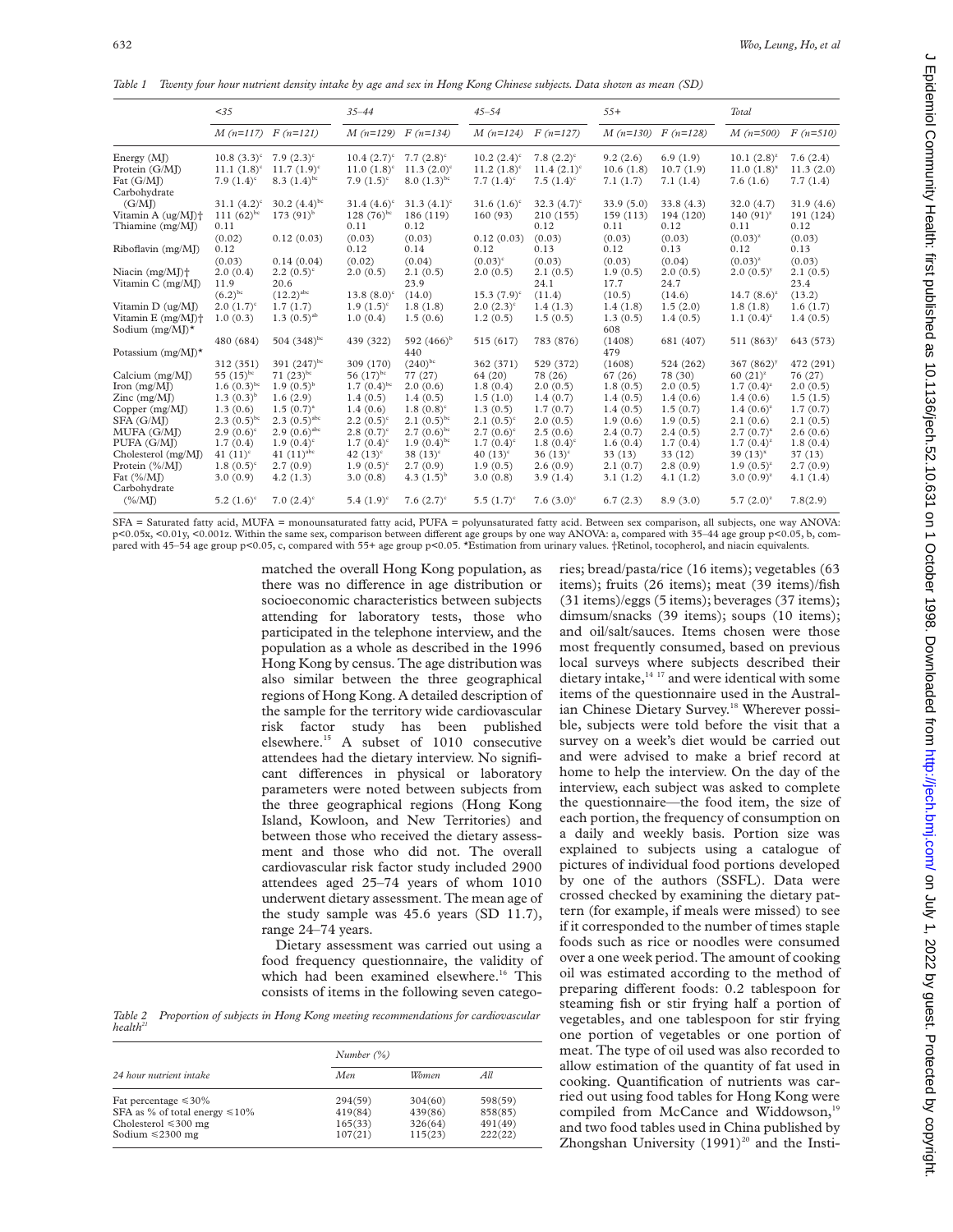Sodium and potassium intake were assessed from urinary output measurements, using estimates derived from spot urine sodium/ creatinine and potassium/creatinine ratios. Although 24 hour urine collections were not available, the 24 hour output may be estimated from spot urine sodium/creatinine and potassium/creatinine ratios assuming a male to female ratio in 24 hour creatinine excretion of 4:3, a 24 hour urine volume of 1200 ml, and mean spot urine creatinine concentrations of 12 mmol/l in men and 9 mmol/l in women. The estimated 24 hour output of sodium and potassium was multiplied by 1.05 to allow for  $5%$  faecal and skin loss.<sup>22</sup> Estimates from urinary excretion were used as the values calculated from food tables were much lower for both sodium and potassium.<sup>16</sup>

Dietary practice was assessed using a questionnaire from the Singapore dietary survey of 1993.23 This consisted of information regarding place of taking meals, types of cooking oil used, types of fat spread on bread, avoidance of fat in meats or skin from poultry, types of milk used, frequency of consumption of eggs, and deep fried foods.

Differences in nutrient density (nutrient per mJ) with age and sex were tested for statistical significance using a one way analysis of variance. Nutrient density values are used because the absolute nutrient intake will be proportional to the total calorie intake, which varies with age and sex. Therefore nutrient density would be more appropriate in examining age and sex related differences in nutrient intake. The nutrient density follows a normal distribution. Duncan's test was used to test the difference between any two groups. No confounders were taken into account in the one way analysis of variance. Data from the Singaporean Food Consumption Study<sup>23</sup> and the Australian Food and Nutrition Survey 1993<sup>24</sup> were used for comparison. The  $\gamma^2$  test was used in comparing the dietary practices in Hong

KEY POINTS

- Although dietary intake patterns are satisfactory with regard to cardiovascular health, there is room for improvement in chronic disease prevention by decreasing salt consumption, increasing calcium intake, and promoting the awareness of the health value of fibre.
- Comparisons of dietary practices and nutrient intake in Australians and Singaporeans may be useful in explaining the differences in ischaemic heart disease incidence between the different populations.

Kong Chinese with those from the Singapore and the Australian survey.

# **Results**

Table 1 shows the mean 24 hour nutrient intake by age and sex. Overall, men had higher intakes of energy, and higher nutrient density of vitamin D, monounsaturated fatty acids (MUFA) and cholesterol compared with women, while the nutrient density for protein, vitamins A, Bs, C, E, calcium, iron, copper, polyunsaturated fatty acids (PUFA) was lower. For both sexes, age related decrease in intake of energy, protein, the B vitamins, vitamin D, zinc, copper, the fatty acids, cholesterol and percentage of total calorie from fat was observed, while the intakes of vitamin C, sodium, potassium, and percentage of total calorie from carbohydrates increased with age. Alcohol intake was not included in this table because only 10% of the population consume alcohol regularly (5.1% on 1–3 days/week and 4.8%>4 days/week; 1.7% consume 100–200 g of ethanol per week; 1.7% above 200 g per week.

Table 2 shows the percentage of men and women meeting the criteria for lipid intake optimum for cardiovascular health.<sup>25</sup> These are: fat percentage  $\leq 30\%$  of total calories;

*Table 3 Qualitative comparison of mean nutrient intake values with Singaporean Chinese and Australians*

|                             | <b>HK</b> Chinese |             | Singapore Chinese <sup>23</sup> |             | Australians <sup>24</sup> |             |  |
|-----------------------------|-------------------|-------------|---------------------------------|-------------|---------------------------|-------------|--|
|                             | $(n=500) M$       | $(n=510) F$ | $(n=214)$ M                     | $(n=246) F$ | $(n=736) M$               | $(n=997) F$ |  |
| Energy (kcal)               | 2421              | 1813        | 2214                            | 1726        | 2408                      | 1922        |  |
| Protein $(g)$               | 112               | 86          | 87                              | 69          | 99                        | 83          |  |
| Protein percentage          | 18                | 19          |                                 |             | 17                        | 18          |  |
| Carbohydrate (g)            | 320               | 239         | 296                             | 229         | 279                       | 233         |  |
| Carbohydrate percentage     | 54                | 53          |                                 |             | 45                        | 47          |  |
| Fat                         | 78                | 59          | 74                              | 59          | 94                        | 71          |  |
| Fat percentage              | 29                | 29          |                                 |             | 34                        | 33          |  |
| Saturated fatty acid (g)    | 22                | 16          |                                 |             | 38                        | 29          |  |
| PUFA $(g)$                  | 17                | 14          |                                 |             | 16                        | 12          |  |
| MUFA(g)                     | 28                | 20          |                                 |             | 32                        | 25          |  |
| Cholesterol (mg)            | 399               | 285         | 384                             | 295         | 313                       | 247         |  |
| Vitamin A (µg) <sup>+</sup> | 1399              | 1416        | 587                             | 575         | 1752                      | 1658        |  |
| Thiamine (mg)               | 1.2               | 0.9         |                                 |             | 1.9                       | 1.6         |  |
| Riboflavin (mg)             | 1.2               | 1.0         |                                 |             | 2.4                       | 2.2         |  |
| Niacin $(mg)$ <sup>+</sup>  | 20.2              | 15.9        |                                 |             | 43                        | 37          |  |
| Vitamin C (mg)              | 145               | 171         |                                 |             | 188                       | 201         |  |
| Sodium $(mg)^*$             | 4841              | 4518        | 4032                            | 3045        | 3144                      | 2430        |  |
| Potassium $(mg)^*$          | 3428              | 3338        |                                 |             | 4117                      | 3938        |  |
| Calcium (mg)                | 605               | 570         | 546                             | 437         | 1132                      | 983         |  |
| Iron (mg)                   | 17                | 15          | 15                              | 13          | 15                        | 13          |  |
| $\text{Zinc}$ (mg)          | 14                | 11          |                                 |             | 13                        | 11          |  |

\*Values for HK Chinese estimated from urinary values; those for Singapore Chinese and Australians from dietary intake. †Retinol and niacin equivalents.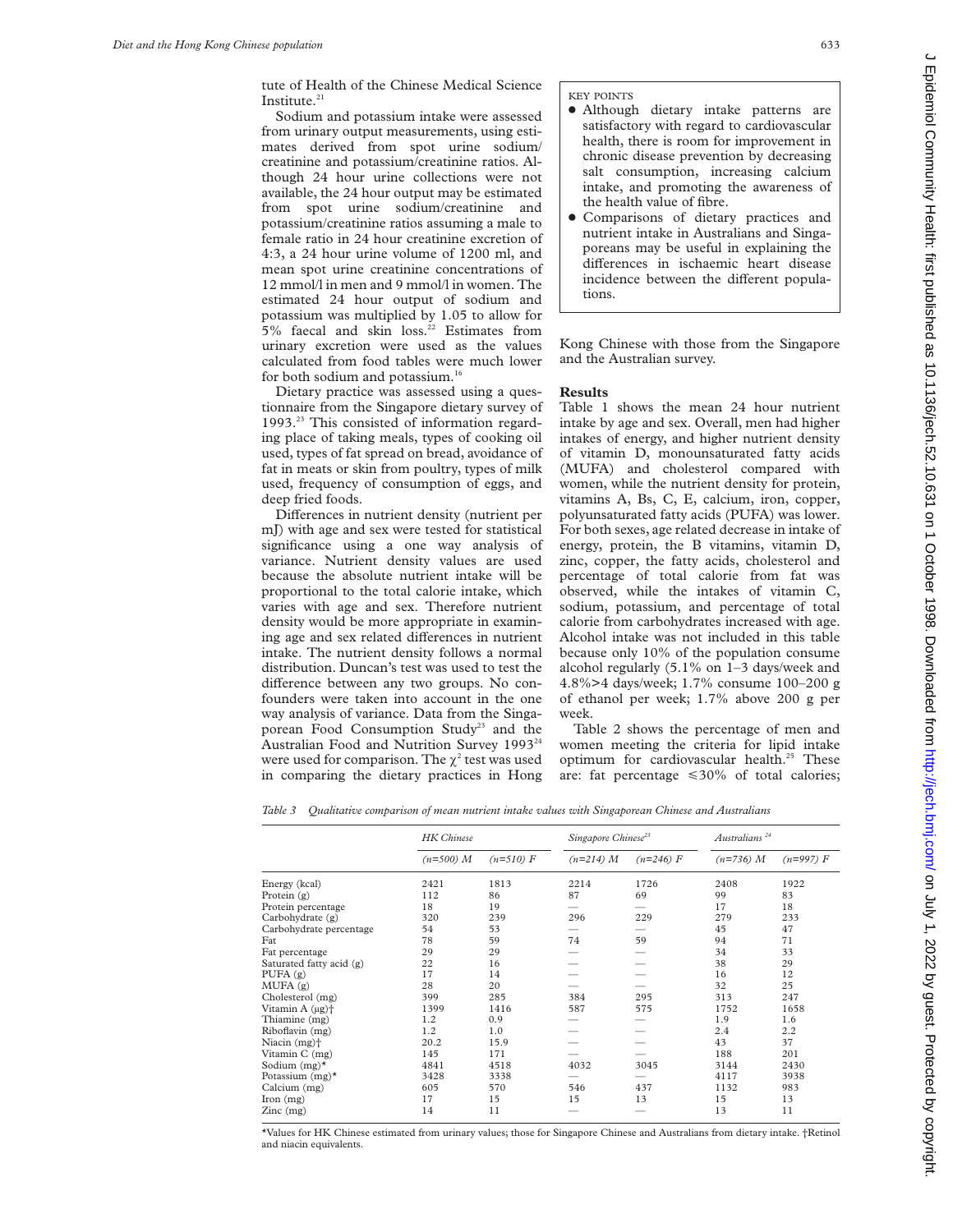saturated fatty acid  $\leq 10\%$  of total energy; cholesterol <300 mg. Overall, approximately 50% of the population had a cholesterol intake of  $\leq 300$  mg, and 60% had a fat intake of  $\leq 30\%$  of total energy, while the percentage of energy from saturated fats was  $\leq 10\%$  in 85% of the subjects. However, 78% of the subjects had an estimated sodium intake >2300 mg, a value above which sodium has been shown to be significantly related to the slope of blood pressure increase with increasing age.<sup>10</sup> (The quantity of sodium and potassium intake per day estimated from the food frequency questionnaire was lower than values estimated from urine output. Mean (SD) values for sodium were 1260 (923) mg for men and 1084 (669) mg for women; values for potassium were 2619 (839) mg for men and 2202 (793) mg for women. The mean values for urinary sodium/ creatinine were 14.3 (SD 22.4) mmol/mmol for men and 17.0 (SD 16.6) mmol/mmol for women; the values for potassium/creatinine were 5.5 (SD 11.7) mmol/mmol for men and 6.8 (SD 4.4) mmol/mmol for women).

and Australians. Only nutrients with values provided for all three surveys are listed. No statistical analysis is performed as the SD values were not available from some of the other surveys. The fat percentage, saturated fatty acids, the B vitamins, vitamin C, calcium, and potassium appear to be lower in Chinese compared with Australians despite comparable energy intakes, while sodium intake appears to be higher.

Table 4 compares the dietary practices between Chinese, Singaporeans, and Australians. For the Singaporeans, findings refer to the whole Singaporean population and include Chinese, Malays, and Indians because the relation between dietary practices and the overall mortality from cardiovascular diseases in the Singaporean population compared with the Hong Kong population will be examined. Those practices showing statistically significant difference between the three groups are described below. Compared with Singaporeans, Hong Kong Chinese had more dietary restrictions, and used fast food outlets more. Consumption of wholemeal bread was most prevalent in Australians, followed by Hong

Table 3 compares the mean intake values for Hong Kong Chinese, Singaporean Chinese,

*Table 4 Comparison of dietary practices in Hong Kong, Singapore, and Australia*

|                                      | Per cent of subjects          |                |                                |                  |                                |                          |  |  |
|--------------------------------------|-------------------------------|----------------|--------------------------------|------------------|--------------------------------|--------------------------|--|--|
|                                      | 1995 HK Chinese<br>$(n=1010)$ |                | 1993 Singaporeans<br>$(n=460)$ |                  | 1993 Australians<br>$(n=1733)$ |                          |  |  |
|                                      | $\boldsymbol{M}$              | $\cal F$       | М                              | $\boldsymbol{F}$ | $\boldsymbol{M}$               | $\boldsymbol{F}$         |  |  |
| Dietary practices                    |                               |                |                                |                  |                                |                          |  |  |
| Type of diet                         |                               |                |                                |                  |                                |                          |  |  |
| No restriction                       | $72*$                         | $54***$        | 74                             | 68               |                                |                          |  |  |
| Low fat, sugar, red meat             | 24                            | 43             | 26                             | 31               | $\overline{\phantom{0}}$       |                          |  |  |
| Fat/cholesterol modified diet        | 6                             | $\mathbf Q$    | $\Omega$                       | 0.4              | $\overline{\phantom{0}}$       |                          |  |  |
| Strict vegetarian                    | 0.6                           | 0.8            | $\Omega$                       | 0.4              |                                |                          |  |  |
| Eating at fast food restaurant       |                               |                |                                |                  |                                |                          |  |  |
| $<1$ /wk                             | $60***$                       | $78*$          | 90                             | 91               |                                |                          |  |  |
| 2-7 times/wk                         | 37                            | 21             | 10                             | $\mathbf Q$      |                                |                          |  |  |
| >7 times/wk                          | $\overline{4}$                | 0.8            | 0.2                            | $\Omega$         |                                |                          |  |  |
| Type of bread eaten                  |                               |                |                                |                  |                                |                          |  |  |
| White                                | $55***$                       | $57***$        | 78                             | 73               | 35                             | 25                       |  |  |
| Wholemeal                            | $\overline{4}$                | $\overline{4}$ | 14                             | 16               | 35                             | 45                       |  |  |
| <b>Both</b>                          | 36                            | 33             | 3                              | 9                | 25                             | 22                       |  |  |
| Do not eat bread                     | $\overline{5}$                | 6              | 6                              | 3                | $\overline{\phantom{0}}$       | $\overline{\phantom{0}}$ |  |  |
| Choice of fat spread                 |                               |                |                                |                  |                                |                          |  |  |
| Butter                               | $31***$                       | $18***$        | 24                             | 26               | 15                             | 20                       |  |  |
| Margarine                            | 31                            | 41             | 38                             | 51               | 60                             | 55                       |  |  |
| Do not use                           | 34                            | 36             | 26                             | 16               | 5                              | 5                        |  |  |
| Type of milk used                    |                               |                |                                |                  |                                |                          |  |  |
| White/full cream                     | 30                            | 22             | 25                             | 30               | 62                             | 50                       |  |  |
| Low/non fat, skimmed                 | 18                            | 40             | 14                             | 22               | 35                             | 50                       |  |  |
| Sweetened condensed                  | $\mathbf Q$                   | 6              | 17                             | 12               | $\overline{\phantom{0}}$       | $\overline{\phantom{0}}$ |  |  |
| Do not use milk                      | 44                            | 34             | 40                             | 35               |                                |                          |  |  |
| Intake of deep fried food per week   |                               |                |                                |                  |                                |                          |  |  |
| $\leq$ 2 times                       | $64***$                       | $72**$         | 49                             | 57               |                                |                          |  |  |
| $3-5$ times                          | 25                            | 18             | 30                             | 25               |                                |                          |  |  |
| >5 times                             | $\overline{4}$                | $\overline{c}$ | 19                             | 14               |                                |                          |  |  |
| Not at all                           | $\overline{7}$                | 8              | $\overline{2}$                 | $\overline{4}$   | $\overline{\phantom{a}}$       |                          |  |  |
| Trimming of fat from meat            |                               |                |                                |                  |                                |                          |  |  |
| All of the fat                       | $19***$                       | $35***$        | 35                             | 55               | 8                              | 3                        |  |  |
| Some of the fat                      | 53                            | 43             | 27                             | 27               | 25                             | 37                       |  |  |
| None of the fat                      | 22                            | $\mathbf Q$    | 31                             | 12               | 68                             | 80                       |  |  |
| Do not eat meat with visible fat     | 6                             | 12             | 6                              | 5                |                                |                          |  |  |
| Trimming of skin from poultry        |                               |                |                                |                  |                                |                          |  |  |
| All of the skin                      | $14*$                         | $32*$          | 30                             | 50               | 27                             | 45                       |  |  |
| Some of the skin                     | 36                            | 45             | 20                             | 22               | 22                             | 25                       |  |  |
| None of the skin                     | 48                            | 21             | 47                             | 25               | 50                             | 30                       |  |  |
| Do not eat poultry                   | $\mathbf{1}$                  | $\mathbf{1}$   | $\overline{4}$                 | 3                |                                |                          |  |  |
| Type of cooking oil used             |                               |                |                                |                  |                                |                          |  |  |
| Polyunsaturated                      | $53***$                       | $61***$        | 40                             | 36               |                                |                          |  |  |
| Monounsaturated                      | 46                            | 61             | 18                             | 17               |                                |                          |  |  |
| Coconut/palm/mixed vegetable oil     | $\overline{c}$                | $\overline{c}$ | 42                             | 46               | $\overline{\phantom{0}}$       |                          |  |  |
| Addition of salt/sauces at the table |                               |                |                                |                  |                                |                          |  |  |
| Rarely or never                      | $33***$                       | $38***$        | 71                             | 67               |                                |                          |  |  |
| When food is not tasty enough        | 62                            | 56             | 26                             | 31               |                                |                          |  |  |
| Before tasting                       | 5                             | 6              | 3                              | $\overline{c}$   |                                |                          |  |  |
|                                      |                               |                |                                |                  |                                |                          |  |  |

 $\chi^2$  Test in the same sex between Chinese and others: \*p<0.05, \*\*<0.01, \*\*\*<0.001.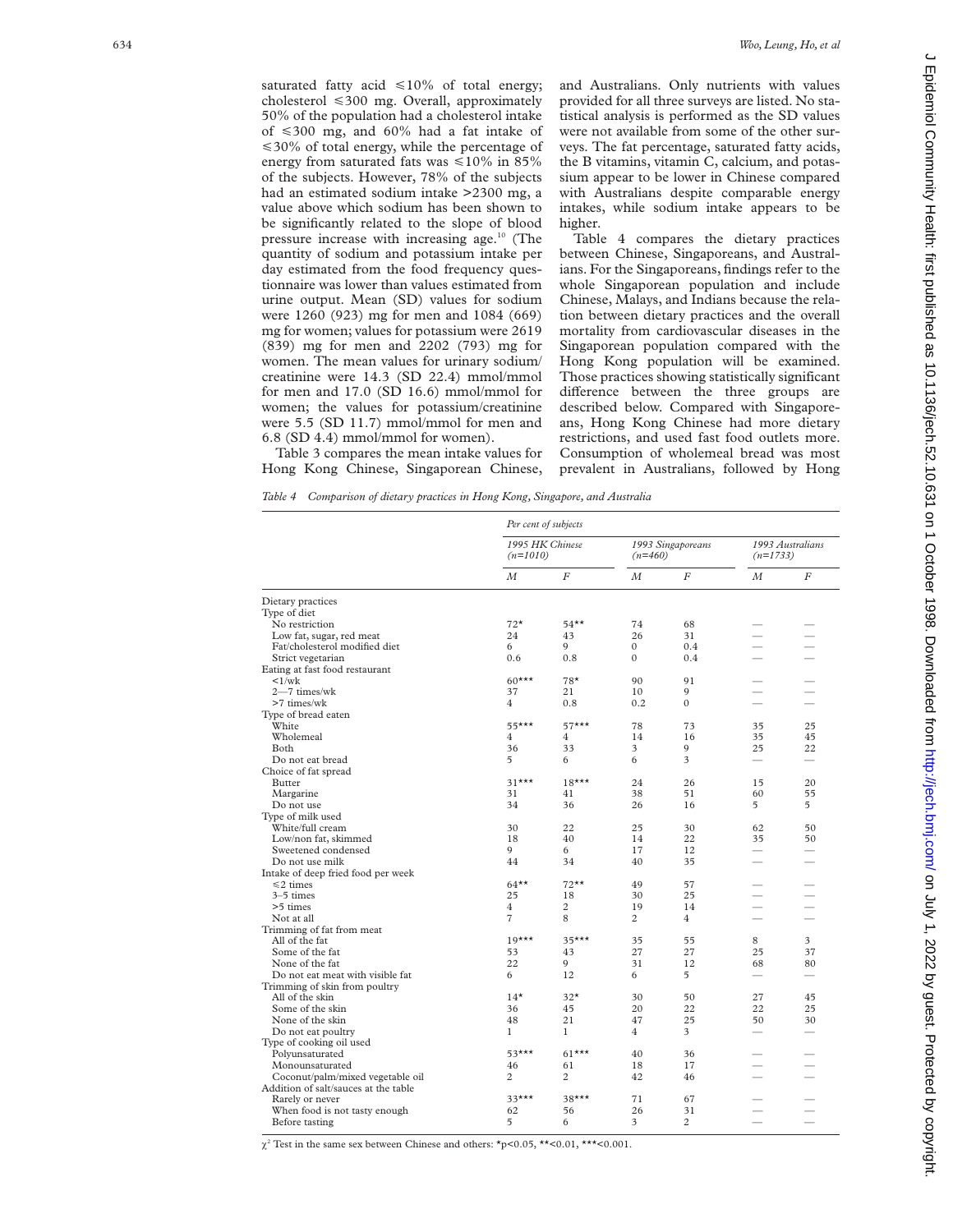Kong Chinese, with Singaporeans having the lowest consumption. More Hong Kong Chinese and Singaporeans do not use fat spread on bread; but when this is used, the use of butter was greater in Hong Kong Chinese and Singaporeans compared with Australians. A high percentage of the Hong Kong Chinese and Singaporeans do not use milk. The habit of trimming fat from meat is higher in Hong Kong Chinese and Singaporeans compared with Australians. For cooking, Singaporeans use coconut/palm/mixed vegetable oil more than Hong Kong Chinese, while the latter used more monosaturated oils (mainly peanut oil). The habit of adding salt/sauces at the table was more prevalent in Hong Kong Chinese compared with Singaporeans.

# **Discussion**

The higher energy intake in men compared with women is to be expected, as part of the energy expenditure will be related to lean body mass, which will be higher in men. Men may also be more physically active. The reduction in energy intake with age is also compatible with the reduction in energy requirement with aging, as a consequence of reduction in basal metabolic rate because of the loss of fat-free mass and reduction in physical activity.<sup>26</sup> With reduction in energy intake, the intake of many micronutrients will be expected to decrease, hence the lower intake in women and with increasing age. There are some exceptions. Even though men have a higher energy intake, vitamin C intake was lower, and the total percentage calorie from protein was also lower. With increasing age, the energy intake and intake of many micronutrients are reduced. However, it has been noted that the age related reduction in energy requirement is not inevitable, wide variations occurring as a result of differences in physical activity and body composition.26 Moreover, it is uncertain whether micronutrient intake may become inadequate, and it is possible that the nutrient density of micronutrients should be higher with increasing age. $27$  In this population, vitamin C intake actually increases with age, together with sodium and potassium.

The urinary cation values are similar to those from previous surveys in the Hong Kong Chinese population $28$  and to other Chinese populations in the Intersalt Study.10 However, there may be day to day variations in cation excretion, so that urinary values will only be an approximate indication of intake. Moreover, as we were unable to collect 24 hour urine samples, the 24 hour cation output had to be estimated from random samples. Therefore the quantification of intake is an approximation only. Nevertheless, it would be expected to be more accurate compared with quantification from a food diary because it is difficult to quantify salt/sauce added to cooking or at the table. The comparatively high sodium intake in this population compared with Australian data in undesirable because of its contribution to the development of hypertension $10$  and associated diseases (stroke, ischaemic heart disease). Thus only 22% of the subjects had an intake

 $\leq$ 2300 mg. In particular the increasing intake with age may also partly contribute to the increasing prevalence of hypertension with age in this population. The prevalence has been shown to vary from 17% in men and 5% in women in the working population,<sup>28</sup> to 48% in subjects aged 70 years and over.<sup>29</sup> The increasing salt intake may be partly because of the increasing taste threshold with age. $30$  However, the effect of increased salt intake on blood pressure may be partly countered by the increase in potassium intake.

With regard to coronary heart disease, a large proportion of the population are taking a diet regarded as optimal for cardiovascular health. Indeed Hong Kong has one of the lowest age standardised death rates (per 100 000) for cardiovascular diseases in men and women aged 65 years and over, $31$  being approximately half that for Singapore and a third of the rate for Australia. Worries about "Westernisation" of the diet appear not to be reflected in death rates for ischaemic heart disease, which are declining.<sup>2</sup> However, hospital admission from ischaemic heart disease is showing a rising trend. This may or may not be because of dietary factors, as it may be a result of hypertension and increasing prevalence of diabetes mellitus in the population. Indeed there seems to be a discrepancy between dietary lipid intake and serum lipid profile. Despite the "ideal" intake, the serum lipid profile is similar to those of some Western populations.32 The low incidence of coronary heart disease despite a lipid profile similar to populations with much higher disease incidence suggests the presence of "protective" factors, which may be genetic or environmental (including dietary factors).

In relation to bone health, nutritional factors have been associated with increased bone loss with age—low calcium, high sodium, and protein intake.4 The protein intake in this population is as high as that in Australia. At the same time the sodium intake is higher and the calcium intake is lower. A higher incidence of osteoporosis related fractures in the Chinese compared with Australians, based on nutritional considerations, might be expected. However, the incidence of hip fracture is not higher in Chinese compared with Australians,<sup>4</sup> and indeed is lower than some white populations (for example, Americans).<sup>33</sup> Polymorphism of the vitamin D receptor gene may account for this difference, perhaps by increasing fractional calcium absorption or retarding the rate of bone loss among certain ethnic groups who have a high prevalence of the "protective" genetype.<sup>34</sup> Nevertheless, nutritional factors (raising the calcium intake and reducing sodium intake), would help reduce the current incidence of osteoporosis. It has been shown in the local population that calcium supplementation together with increased physical activity increase bone mineral density in elderly women.<sup>35</sup>

Various studies suggest an association between anti-oxidant vitamins and cancer.<sup>5-7</sup> The role of nutrition in the aetiology of cancer in the Hong Kong population is uncertain. Lung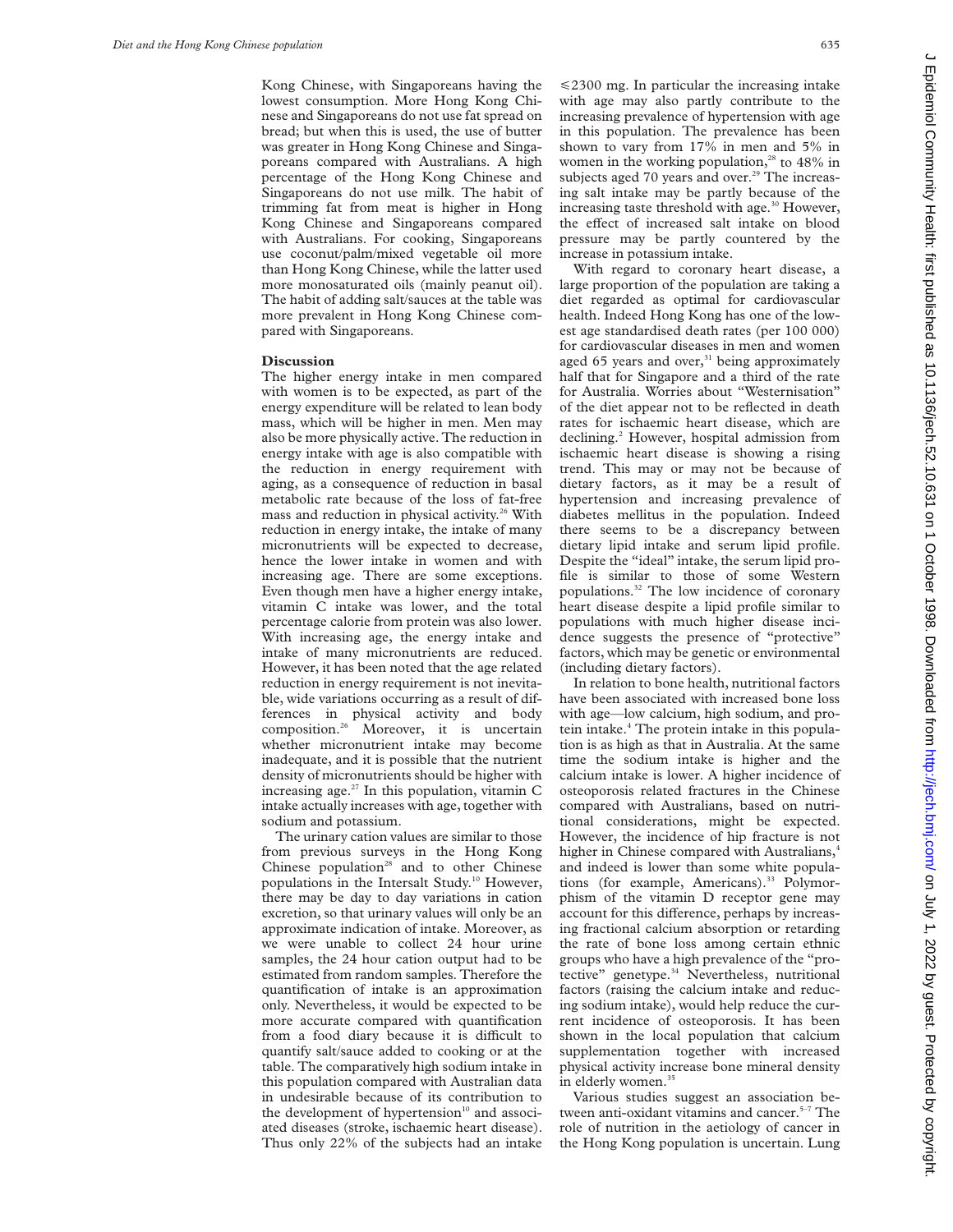cancer is a leading cause of cancer mortality for both men and women in this population despite a much lower smoking prevalence among women of 5%.<sup>36</sup> In epidemiological studies in the Hong Kong population, a diet with higher intakes of fresh fruits, vegetables, and fish seems to ameliorate the risk of lung cancer from environmental smoke or air pollutants.37 Further studies to define the at risk level of antioxidant vitamin intake associated with cancer in this population would be of interest.

The rising prevalence of diabetes mellitus is of concern, and is probably related to overnutrition.12 Currently, it is estimated that the prevalence of obesity as defined by a body mass index of  $>27$  kg/m<sup>2</sup> is 10% in men and 14% in women (Ko, *et al* unpublished data). It is possible that the energy intake is in excess for the amount of physical activity performed in increasing numbers of the population.

The markedly lower milk consumption in Hong Kong Chinese compared with Australians may account for the lower nutrient density of the B vitamins. Neither Hong Kong Chinese nor Singaporeans seem to be as aware of the value of wholemeal bread (or increase fibre intake) as the Australians. There is also less tendency to favour margarine over butter in the Chinese Singaporeans. It is uncertain whether the much higher prevalence of use of coconut/ palm/mixed vegetable oil in the Singaporeans compared with Hong Kong Chinese (who mainly used monosaturated oils), may in part account for the higher serum total and LDL-cholesterol concentrations and the higher coronary heart disease mortality in Singapore compared with Hong Kong.<sup>38</sup> For both men and women aged 65 years and over, the age standardised death rates for Singapore are approximately twice that for Hong Kong.<sup>31</sup> The higher death rates are mainly accounted for by the Indian and Malay population in Singapore, where the rates are up to fourfold higher compared with the Chinese population there.<sup>39</sup> The death rate for ethnic Chinese in Singapore<sup>40</sup> is also higher compared with Chinese in Hong Kong. The higher prevalences of use of coconut/palm/mixed vegetable oil is mainly accounted for by the Malay population (71%) followed by the Chinese (41%) and Indians  $(28\%)$ <sup>23</sup>

Although this survey has many limitations in terms of sample size, sampling method, possibility of bias in informing subjects of a future dietary assessment, and estimation of sodium and potassium intake from urinary values, it gives a reasonable indication of population dietary intake in Hong Kong Chinese. However, strict comparisons with the Australian and Singapore surveys cannot be made because the survey sample characteristics and methods used for quantification were different. For example, three day weighed record was used for quantification in the Singapore survey. For the Hong Kong Chinese population, in terms of cardiovascular health, the current intake patterns for fat, saturated fatty acids, and cholesterol fall within the recommended range for over 50% of the population, although

the salt intake is high. A follow up survey in future is required to see if the trend follows Western habits, and to monitor the intake of energy and prevalence of obesity. Increasing calcium intake should be beneficial for bone health, and the public should be made aware that certain leafy green vegetables are a good source of calcium comparable to milk, $41$  in addition to soybean products. The beneficial effects of fibre could be better publicised, and salt consumption could be reduced. Apart from restraint of the use of added salt at the table, the salt content of various food should be displayed to permit the consumer to make an informed choice. More effective methods such as the food industry gradually reducing the salt content of manufactured foods, thus potentially influencing the mean blood pressure of the population, would have great public health implication in the prevention of chronic diseases.

Funding: this study was funded by the Health Services Research Committee of the Hospital Authority.

- 1 Chan M. *Annual Report 1994–95*. Hong Kong: Department of Health, 1995.
- 2 Yu TS, Wong SL, Lloyd OL, *et al*. Ischaemic heart disease: trends in mortality in Hong Kong, 1970–89. *J Epidemiol*
- *Community Health* 1995;**49**:16–21. 3 Cockram CS, Woo J, Lau E,*et al*. The prevalence of diabetes mellitus and impaired glucose tolerance among Hong Kong Chinese adults of working age. *Diabetes Res Clin Pract*
- 1993;**21**:67–73. 4 Lau E, Woo J. Osteoporosis in Asia—A modern epidemic. In: Draper HH, ed. *Advances in nutrition research.* New York: Plenum Press, 1994:101–18.
- 5 Ziegler RG. A review of epidemiological evidence that carotenoids reduce the risk of cancer. *J Nutr* 1989;**119**:116–22.
- 6 Beta Carotene Cancer Prevention Study Group. The effect of vitamin E and beta-carotene on the incidence of lung cancer and other cancer in male smokers. Alpha-Tocopherol. *N Engl J Med* 1994;**330**:1029–35.
- 7 Blot WJ, Li JY, Taylor PR, *et al*. Nutrition intervention trials in Linxian, China: supplementation with specific vitamin/ mineral combinations, cancer incidence, and disease— specific mortality in the general population. *J Natl Cancer Inst* 1993;**85**:1483–92.
- 8 Jha P, Flather M, Lonn E, *et al*. The antioxidant vitamins and cardiovascular disease. A critical review of epidemio-logic and clinical trial data. *Ann Intern Med* 1995;**123**:860– 72.
- 9 Gurr MI. Dietary lipids and coronary heart disease: old evi-
- dence new perspective. *Prog Lipid Res* 1992;31:195-243.<br>10 INTERSALT Cooperative Research Group. INTERSALT:<br>an international study of electrolyte excretion and blood<br>pressure, results for 24 hour urinary sodium and potass excretion. *BMJ* 1988;**297**:319–28.
- 11 Khaw KT, Barret-Conner E. Dietary potassium and strokeassociated mortality; a 12 year prospective population study. *N Engl J Med* 1987;**316**:235–40.
- 12 Chan JCN, Cheung JCK, Lau EMC, *et al*. The metabolic syndrome in Hong Kong Chinese. *Diabetes Care* 1996;**19** : 953–9.
- 13 Leung SSF. Clinical nutrition in Hong Kong. *Asia Pac J Clin*
- *Nutr* 1993; **2**:151–3. 14 Ho SC, Donnan SPB, Sham A. Dietary intake among elderly Chinese in Hong Kong. *Journal of Human Nutrition and Dietetics* 1988; **1**:205–15.
- 15 Janus ED. *The Hong Cardiovascular risk factor prevalence study 1995–96*. Hong Kong: Prime Media, 1997. 16 Woo J, Leung SSF, Ho SC,*et al*. A food frequency question-
- naire for use in the Chinese population in Hong Kong: description and examination of validity. *Nutr Res* 1997;**17** : 1633–41.
- 17 Woo J. Health and nutritional status of elderly Chinese living in sheltered housing. [MD Thesis.] Cambridge: Cambridge University, 1988.
- 18 Hsu-Hage BH-H, Wahlqvist ML. A food frequency questionnaire for use in Chinese populations and its valida-tion. *Asia Pac J Clin Nutr* 1992;**1**:211–23.
- 19 Holland B, Welch AA, Unwin ID, *et al* . *McCance and Widdowson's the composition of foods*. 5th ed. London: The Royal Society of Chemistry and Ministry of Agriculture, Fisheries and Food, 1992.
- 20 Tsang YS, Yung SW. *Diet and ealth guide and composition of food in Southern China.* [In Chinese]. Zhongshan: Zhong-shan University Press, 1991.
- 21 Institute of Health, Chinese Medical Science Institute. *Food composition tables*. [Chinese]. Beijing: Peoples Health Press, 1992.